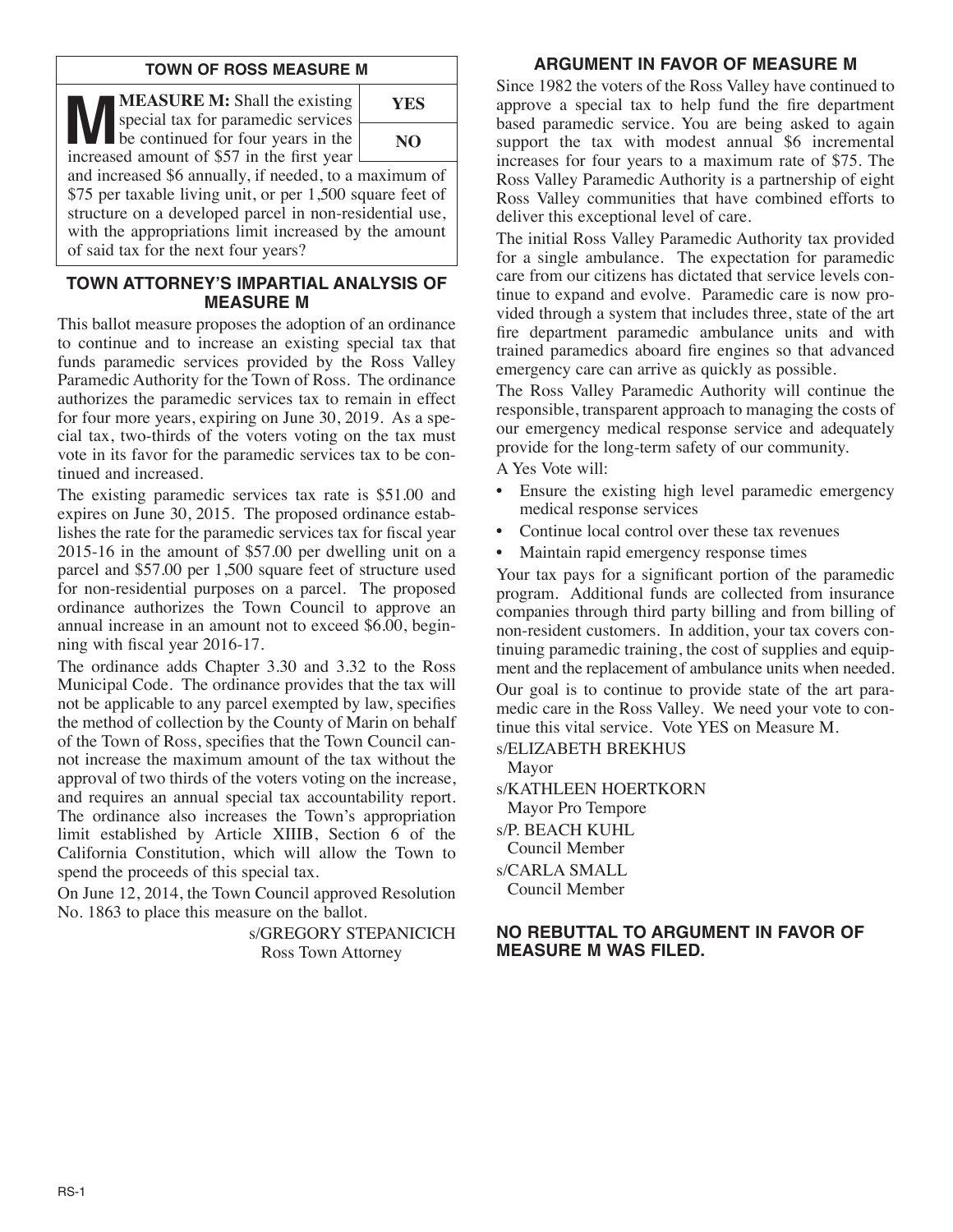## **ARGUMENT AGAINST MEASURE M**

Citizens for Sustainable Pension Plans recommends that you vote "NO" on Measure M. Our reasoning follows:

- Measure M requests taxpayer money to provide services that should be funded through the normal operating revenues of the Town.
- The Town has asked for funding to mask the systematic mismanagement of their operations.
- Money is fungible. A "YES" vote on Measure M is a vote to allow our elected officials to avoid setting priorities and allocating funds appropriately.
- The systematic mismanagement of operations is highlighted through excessive pensions and retiree medical plans.

Mismanaged pensions and other retirement plans are endemic in the public sector and the Town is no exception. These plans suffer from major problems:

- The plans are extremely generous. The value of the plans dwarfs the value of corresponding plans provided in the private sector.
- In addition to their lavish plan costs, the plans are subject to extreme cost fluctuations and risk. The costs of plans are based upon very optimistic assumptions. Unless those assumptions are met (and they have not been this century), there is a funding shortfall (i.e., unfunded liability). This shortfall is recovered through increased contributions from the Town (i.e., the taxpayer).
- These higher contributions come at a cost. Either the Town reduces services or it requests more money. Measure M is an example of a request for more money from the taxpayer.

If taxpayers vote for Measure M, they are enabling the Town to continue its mismanagement by maintaining its rich and financially volatile retirement plans. A better idea is that the Town reform its plans to stabilize its budget and to eliminate the need for taxpayer requests such as Measure M.

Vote against this measure!

#### s/JODY MORALES

Founder and President, Citizens for Sustainable Pension Plans

## **REBUTTAL TO ARGUMENT AGAINST MEASURE M**

Many of us support CSPP's efforts and the Town of Ross have been addressing pensions. However, linking 'not supporting Measure M' because of city employee pensions is a well-intended political statement that is not fact-based and would be detrimental to our residents:

- The Ross Valley Paramedic Authority has been voter funded since 1983. It is one of the longest running and most successful regional agency partnerships in Marin.
- Due to the significant cost associated with providing paramedic first response and ambulance transport services, each of the eight communities in the Ross Valley formed the RVPA partnership in order to share the costs of the program.
- The RVPA parcel tax funds are only used to provide emergency response Fire Department based advanced life support paramedic services.
- The primary reason the RVPA was formed is because Ross cannot afford to operate this service without sharing costs with our neighboring communities and with the support of this tax measure.
- Because of the funding support of the RVPA property tax, there is no direct cost to a Ross Valley resident for paramedic care or emergency ambulance transport.
- If the measure fails, patients could be charged in order to help off set the costs of providing paramedic service and ambulance transport. The cost to taxpayers who use the system would then be much greater.
- s/ELIZABETH BREKHUS Mayor
- s/KATHLEEN HOERTKORN Mayor Pro Tempore

s/P. BEACH KUHL Council Member s/CARLA SMALL

Council Member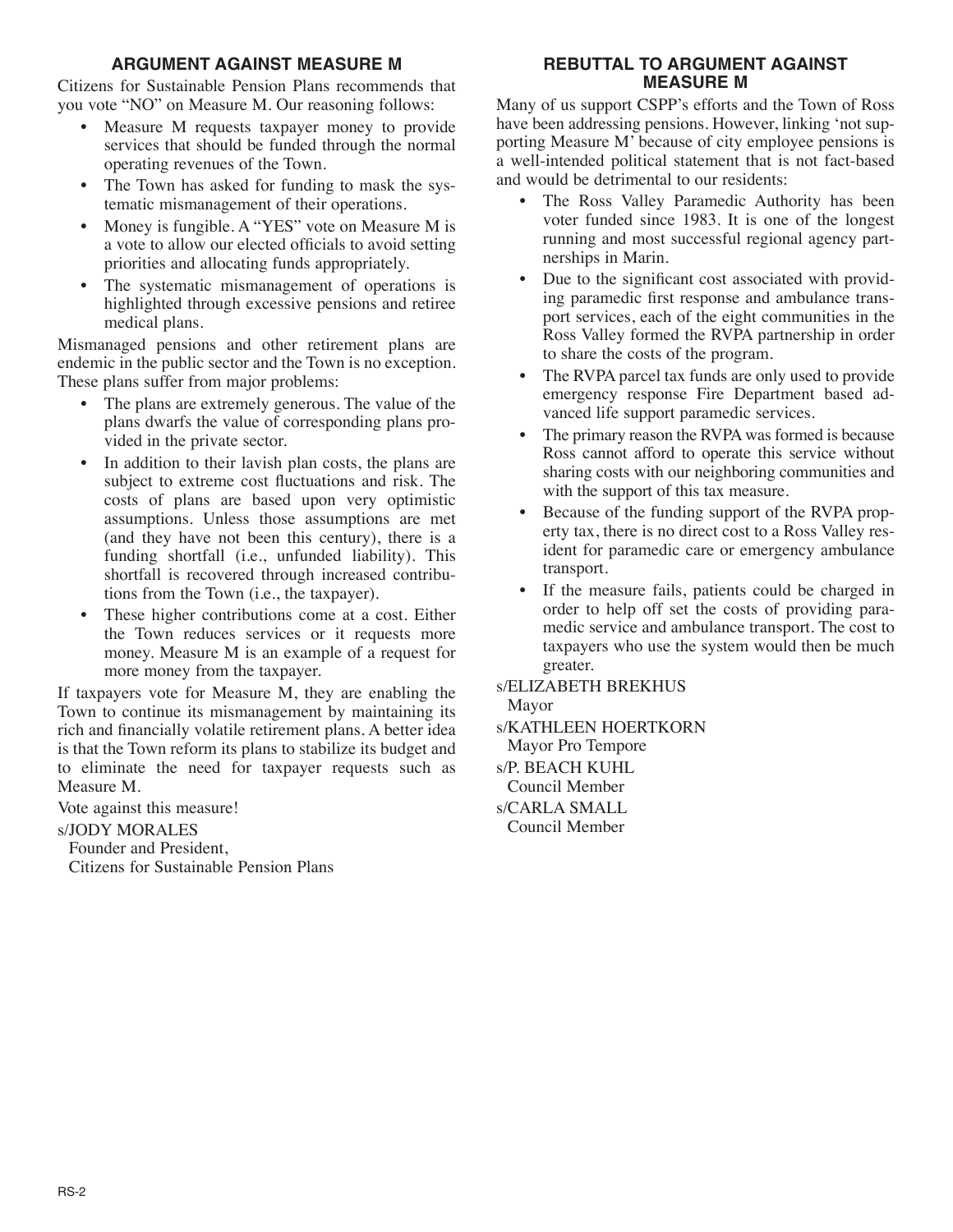## **FULL TEXT OF MEASURE M RESOLUTION NO. 1863 A RESOLUTION OF THE TOWN COUNCIL OF THE TOWN OF ROSS CALLING A SPECIAL MUNICIPAL ELECTION TO BE HELD IN ITS JURISDICTION ON NOVEMBER 4, 2014 FOR THE PURPOSE OF SUBMITTING TO THE VOTERS A MEASURE AUTHORIZING THE CONTINUATION OF A SPECIAL TAX FOR PARAMEDIC SER-VICES; REQUESTING THE MARIN COUNTY BOARD OF SUPERVISORS TO CONSOLIDATE WITH THE GENERAL ELECTION CONDUCTED ON THAT DATE; AND REQUESTING ELECTION SERVICES OF THE COUNTY CLERK**

WHEREAS, on November 2, 2010, the voters of the Town of Ross approved a special tax for the purpose of funding paramedic services provided by the Ross Valley Paramedic Authority; and

WHEREAS, the special tax is scheduled to expire on June 30, 2015; and

WHEREAS, the Town Council desires to submit to the voters a measure authorizing the continuation of the special tax for the purpose of funding paramedic services provided by the Ross Valley Paramedic Authority; and

WHEREAS, the Town Council desires to hold a special municipal election to be consolidated with the statewide general election scheduled to be held on November 4, 2014; and

WHEREAS, at that election there shall be submitted to the qualified voters of the Town, the following question:

*"Shall the existing special tax for paramedic services be continued for four years in the increased amount of \$57 in the first year and increased \$6 annually, if needed, to a maximum of \$75 per taxable living unit, or per 1,500 square feet of structure on a developed parcel in non-residential use, with the appropriations limit increased by the amount of said tax for the next four years?"*

WHEREAS, if this measure receives approval by twothirds of the voters voting thereon, the ordinance in the form attached hereto as Exhibit "A" shall be adopted; and WHEREAS, the Town Clerk shall fix and determine a reasonable date prior to the election, after which no arguments for or against the question may be submitted; and shall cause arguments for or against the question to be printed and enclosed with the sample ballot approved by the California Elections Code; and

WHEREAS, rebuttal arguments shall be received in connection with the election on this proposition; and

WHEREAS, pursuant to Section 10002 of the Elections Code, the Town Council may request the Board of Supervisors to permit the County Clerk to render specified services to the Town relating to the conduct of the election on a reimbursable basis; and

NOW, THEREFORE, BE IT RESOLVED, by the Council of the Town of Ross as follows:

- 1. That a special municipal election is hereby called to be held on November 4, 2014, at which election the ballot question set forth above shall be determined by the voters. The text of the proposed ordinance to be submitted to the voters is attached hereto as Exhibit "A" and incorporated herein by reference; and
- 2. That the Board of Supervisors of the County of Marin is hereby requested to consolidate said election with the general election to be conducted on the same day; and
- 3. That the Town Council hereby acknowledges that the consolidated election will be held and conducted in the manner prescribed in Section 10418 of the California Elections Code; and
- 4. That the Board of Supervisors of the County of Marin is hereby requested to authorize the County Clerk to render the following specified services for the Town of Ross relating to the conduct of the election to be held on November 4, 2014: Preparation of voter indexes; voter counting by precinct; verification of signatures; drayage and rental of polling places; printing of measures and arguments; printing of sample and official ballots; appointment and notification of election officers; mailing of sample ballots and polling place notification; provision of precinct supplies; training of precinct workers; processing of absentee ballots; central counting; canvass of votes cast; and
- 5. The Town Clerk is hereby ordered and directed to file a copy of this resolution with the Board of Supervisors of the County of Marin.

PASSED AND ADOPTED at a regular meeting of the Town Council of the Town of Ross on the 12th day of June, 2014, by the following vote:

**AYES:** Council Members Kuhl, Brekhus, Hoertkorn, Russell

**NOES:**

**ABSENT:** Council Member Small **ABSTAIN:**

> s/P. BEACH KUHL Mayor

**ATTEST:**

s/LINDA LOPEZ Town Clerk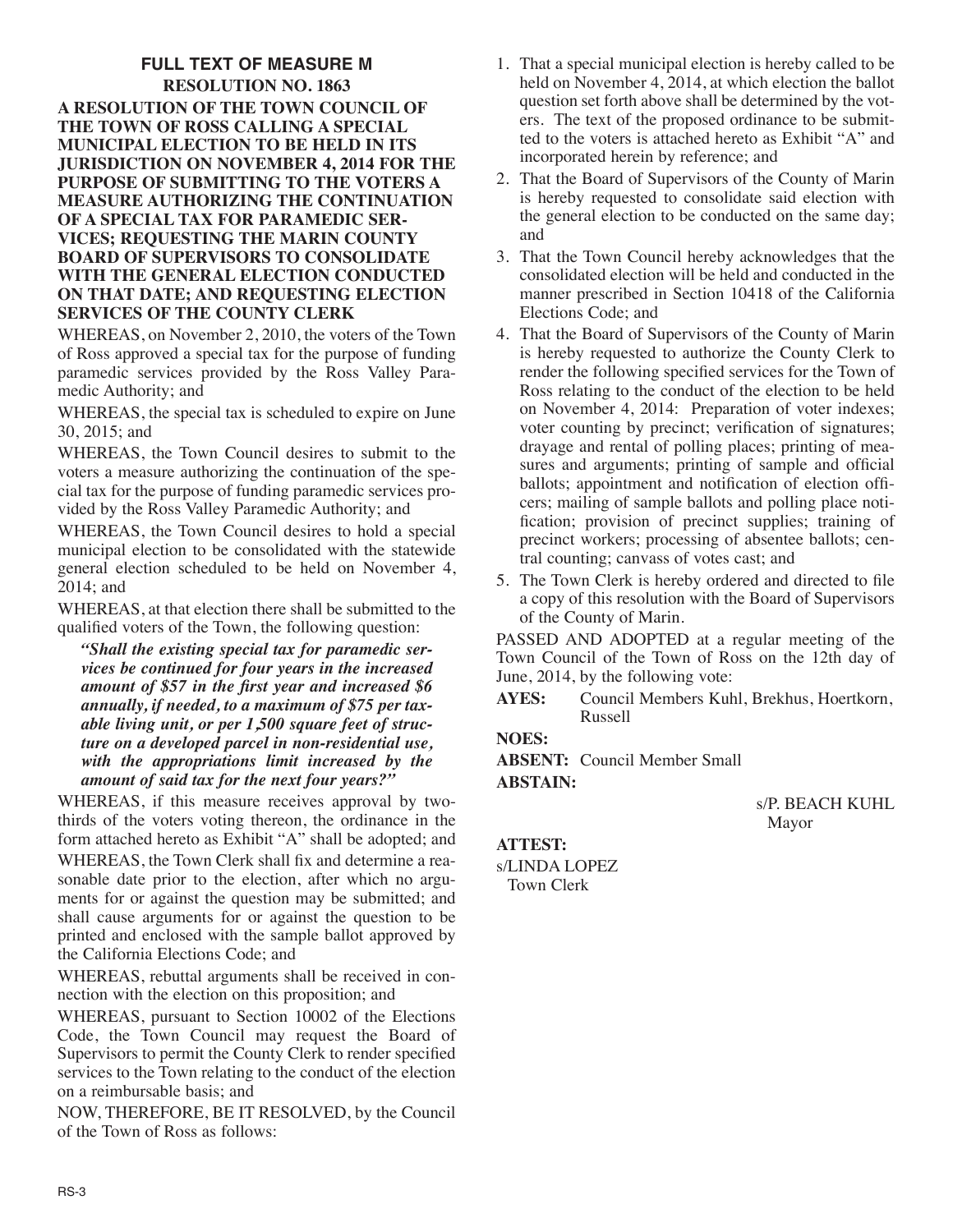## **EXHIBIT A**

## **TOWN OF ROSS ORDINANCE NO. 655 AN ORDINANCE OF THE TOWN OF ROSS, CALI-FORNIA, ADDING CHAPTERS 3.30 AND 3.32 TO THE ROSS MUNICIPAL CODE AUTHORIZING THE LEVY OF A SPECIAL TAX TO FINANCE PARAMEDIC SERVICES AND PROVIDING SPE-CIAL TAX ACCOUNTABILITY MEASURES THE PEOPLE OF THE TOWN OF ROSS, CALIFORNIA DO HEREBY ORDAIN AS FOLLOWS:**

**Section 1.** Chapter 3.30 is hereby added to the Ross Municipal Code to read as follows:

#### **Chapter 3.30**

#### **Paramedic Services Tax**

#### Section 3.30.010 Authority, Purpose and Intent.

Pursuant to the authority of Government Code Section 37100.5, and other applicable law, there is hereby levied and assessed a special tax by the Town of Ross on all improved parcels of real property in the Town of Ross for each fiscal year. It is the sole purpose and intent of this chapter to impose a special tax for paramedic services.

Section 3.30.020 Special Tax Imposed.

A special tax for the purpose specified in Section 3.30.010 of this chapter shall be imposed on all developed parcels of real property in the Town of Ross for each fiscal year, commencing with fiscal year 2015-2016, as follows:

- a. Residential Uses: \$57.00 per dwelling unit on a parcel for fiscal year 2015-16. Beginning with fiscal year 2016-17, the Town Council may approve an annual increase to said amount not to exceed \$6.00 annually to a maximum of \$75.00 for fiscal year 2018-19. For the purposes of this chapter, a dwelling unit means a building designed for or occupied by one family, including a dwelling unit under construction. A residential second unit duly registered with the Town of Ross, or any structure accessory to the primary dwelling, which is used for occupancy by family members, occasional guests, or servants, is not a dwelling unit for the purposes of this chapter.
- b. Non-Residential Uses: \$57.00 per 1,500 square feet of structure on the parcel for fiscal year 2015- 16. Beginning with fiscal year 2016-17, the Town Council may approve an annual increase to said amount not to exceed \$6.00 annually to a maximum of \$75.00 for fiscal year 2018-19.

The records of the Marin County Assessor as of March 1st of each year shall determine the use and improvement of each parcel for the calculation of the special tax applicable to that parcel in the following fiscal year.

For the purposes of this chapter, the term "parcel" shall mean a parcel of real property having a separate assessor's parcel number as shown on the last equalized assessment roll of Marin County.

#### Section 3.30.030 Annual levy; Public Hearing.

The Town Council shall annually by three affirmative votes establish the amount of the special tax levy, in an amount that does not exceed the maximum amount specified in Section 3.30.020 of this chapter, as is required to provide the desired level of paramedic services. The special tax shall not be measured by value of the property.

# Section 3.30.040 Special Fund, Use of Tax Proceeds.

The proceeds of the special tax imposed by this chapter shall be placed in a special fund to be used solely for the purpose of providing paramedic services.

## Section 3.30.050 Collection.

The special tax imposed by this chapter shall be collected in the same manner, on the same dates, and shall be subject to the same penalties and interest as other charges and taxes fixed and collected by the County of Marin on behalf of the Town of Ross. Said special tax, together with all penalties and interest thereon, shall constitute a lien upon the parcel upon which it is levied until it has been paid, and said special tax, together with all penalties and interest thereon, shall, until paid, constitute a personal obligation to the Town of Ross by the persons who own the parcel on the date the tax is due.

## Section 3.30.060 Amendment.

The Town Council shall be empowered to amend this chapter by three affirmative votes of its members to carry out the general purposes of this chapter, to conform the provisions of this chapter to applicable state law, to modify the methods of collection, or to assign the duties of public officials under this chapter.

In no event shall the Town Council amend this chapter to increase the maximum amount of the special tax established in section 3.30.020, unless approved by two-thirds of the voters voting thereon.

#### Section 3.30.070 Exemptions.

The special tax shall not be imposed upon any parcel that is exempt from the special tax pursuant to any provision of the Constitution or any paramount law. The Town Council by resolution may adopt exemptions to the special tax imposed by this chapter.

# Section 3.30.080 Termination of Provisions.

This chapter shall be null and void as of twelve o'clock midnight, June 30, 2019, and shall have no force and effect whatsoever after said time and date. Notwithstanding the previous sentence, section 3.30.050, relating to the collection and enforcement of liens or obligations for the special tax previously levied hereunder, shall continue in effect until such time as the collection and enforcement procedures have been completed.

**<u>Section 2.</u>** Chapter 3.32 is hereby added to the Ross Municipal Code to read as follows:

## **Chapter 3.32**

#### **Special Tax Accountability Measures**

The Town Manager shall annually file a special tax accountability report with the Town Council. The annual report shall contain both of the following: (a) the amount of funds collected and expended for each special tax